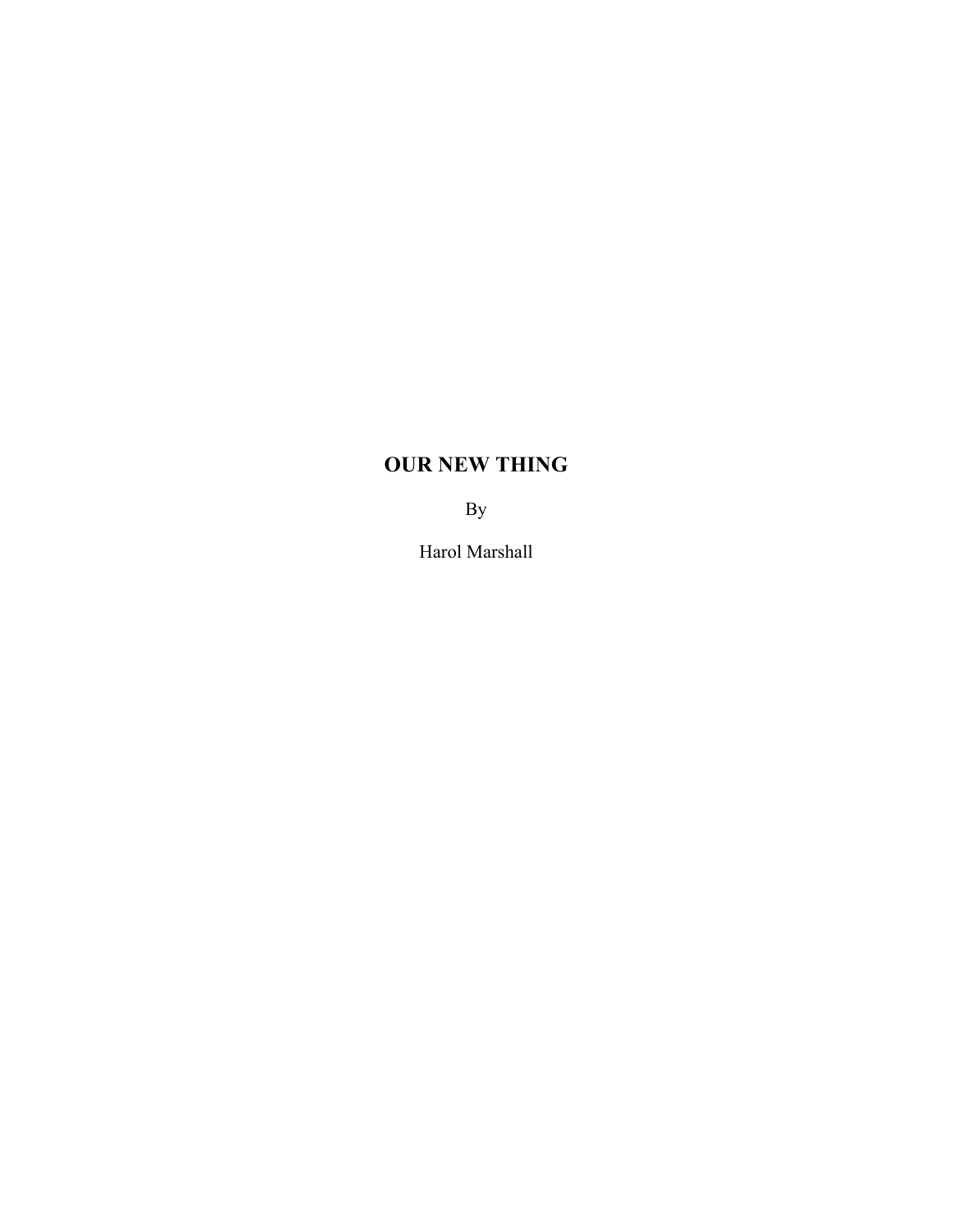**N**othin's the same," Sully complained. He twirled his spaghetti and lifted the fork to his mouth with the help of a soupspoon. "Good pasta, though. At least that's not goin' down hill."

"Depends on where you eat," his dinner companion said. "Some o' these new places ain't worth shit. Put artichokes in everything. Can't get a good scampi without somebody addin' artichokes."

"You got somethin' against artichokes, Vin?"

"No, I'm just sayin' that's all. You gotta stick with the old places. If a joint puts artichokes in their scampi, then I say it shouldn't call itself by an Italian name. Garlic, butter, shrimp, and a little wine. That's it. That's all you need long as you cook it right." Vinnie shoveled in another mouthful of pasta. "Your mother ever put artichokes in scampi?" he asked with his mouth full, wiping his napkin across his chin.

"I see your point," Sully acknowledged, "but I happen to like artichokes."

"In scampi?" Vinnie the Skunk sounded incensed.

"No, not in scampi. Just boiled with butter. Good sweet butter with a little salt. You know, like the kind you can't buy anymore? And that's another thing. The supermarkets these days with all their salt-free butter and *organic* food."

"Ain't all food organic?" Vinnie snorted. "Otherwise, you couldn't eat it." His snorts sounded like a skunk digging grubs in your lawn late at night, softer than a pig's snort but still not quite human, which is how Vinnie came by his nickname, a nickname he hated and which nobody, including Sully, used to his face. Once when he'd had a little too much to drink, Vinnie confided to Sully that people might think he smelled bad if they heard that nickname.

"Exactly," Sully said, responding to Vinnie's question about organic food. Sully knew Vinnie was smarter than most people gave him credit for, mostly because he never bothered to clean up his language except when his wife was around. "And now there's slow food, too." Sully grimaced. "Whoever heard of slow food? You ever hear of slow food?"

"Nope." Vinnie slurped up another mouthful of pasta. "I ain't never heard of slow food, except maybe at that place down on Market and State Street where we don't go no more. Mama Mia's? Slowest food I ever seen. You go in that place you hafta wait twenty minutes for your drinks to come out, even if all youse do is order wine. Then forty-five minutes later, *maybe* they come out with your dinner." Vinnie punctuated the word *maybe* with his hands as if he were guiding an orchestra into a slow crescendo.

"That ain't slow food, that's lousy service," Sully said, swirling another spoonful of spaghetti onto his fork. "They're different."

"Same thing to me."

"I think we should do somethin' about it."

"What? You wanna firebomb Mama Mia's? That ain't nice. Besides Joey Yammy Ears is her nephew. You don't wanna have him on your tail. He's a mean SOB. I think it's the nickname. It don't let nobody forget how he wouldn't wash his ears as a kid. Nobody should have to live with a name like that, you know? I feel bad for him."

"That ain't what I'm talkin' about. Maybe *you* got dirt in your ears and can't hear too well no more. I'm talkin' about our problem."

"Yeah, yeah, I follow you. I wouldn't like nobody talkin' about my ears, though. It'd make me mean, too."

"You're already mean and nobody ever said nothin' about your ears, except maybe they're a little on the big side now that you're older. Nothin' wrong with that."

Vinnie moved his mouthful of spaghetti to the right side of his cheek. "Who said I had big ears? Tell me. I'll smack their ears 'til they fall off."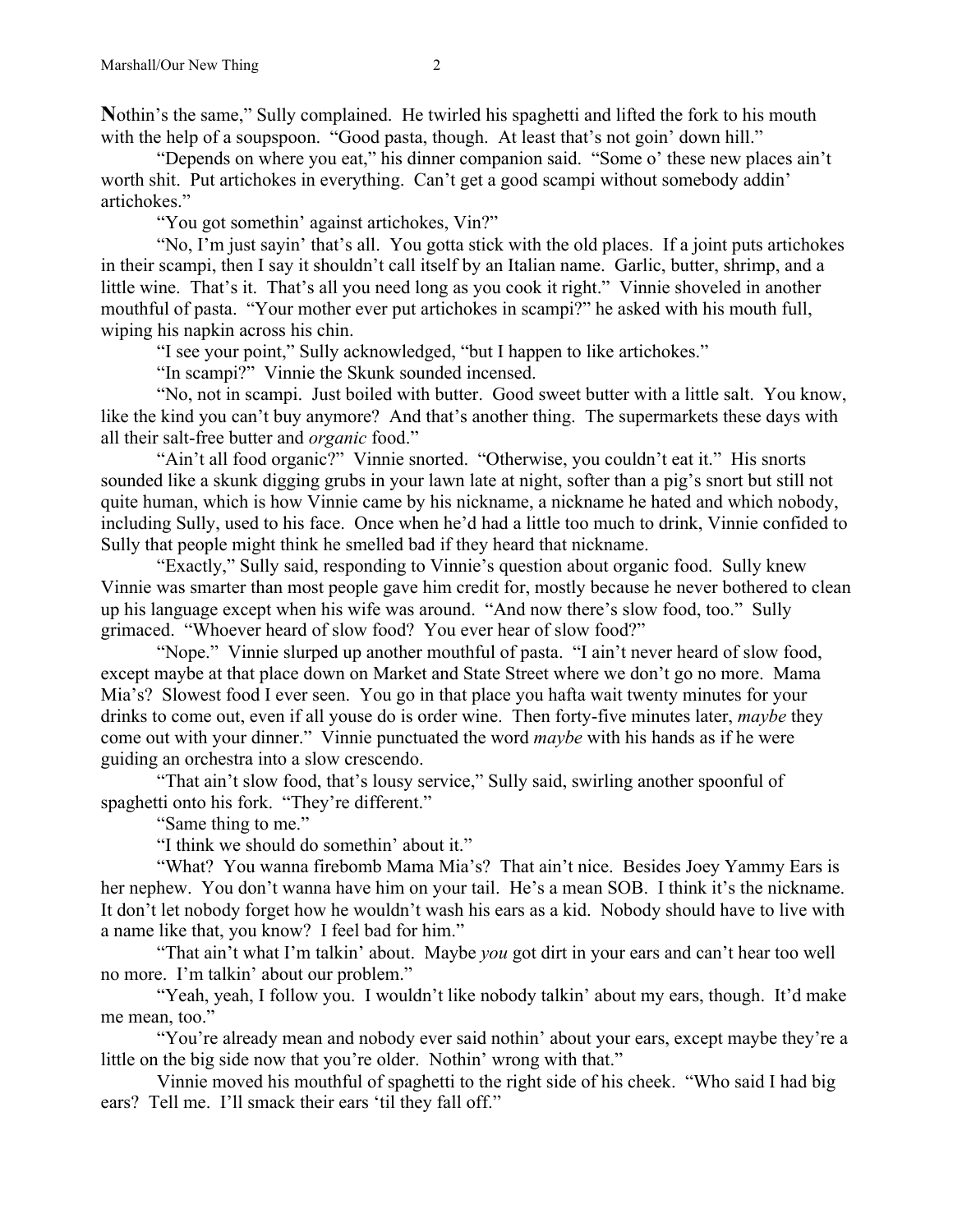"Nobody. I can't remember," Sully said. "We're gettin' away from the topic here. The point is, *our thing* ain't our thing no more. We're bein' outgunned by the new generation. The Russians and Chinese are takin' over everything. And then there's the Gangbangers—the Bloods, the Crips, Eighteenth Street. It's all anybody talks about anymore, they're all over the news."

"Where's Eighteenth Street, anyway?"

"Who cares where it is? L.A., I think. Let's get back to the issue here. It's like suddenly *mafia's* a dirty word, you know? I don't like that. And neither do a lot of our friends, our good friends."

"Yeah, but they ain't gonna do nothin' about it. They're too old. Alls they wanna do these days is play with their grandkids. I got grandkids, too, but it don't mean I wanna sit around all day readin' fairy tales and playin' computer games. I hate computers."

"Computers is here to stay. Might as well get used to 'em. If you don't learn how to do email pretty soon, you'll be outta touch with everybody. Even my wife uses it. Blabs all day sendin' jokes back and forth to her friends and relatives. She's got a lot o' relatives, too, so it keeps her busy. I don't get it. Usually, she don't want nothin' to do with half of them."

"Jeez, mine, too. I don't get it neither. On the computer, then she tells me she don't have time to make dinner and we gotta eat out someplace. Makes me wish more and more for the old days." Vinnie tipped up his pasta bowl and slurped the sauce in the bottom. "Good sauce," he said. "At least that ain't changed."

"I got an idea about what we can do," Sully said, leaning across the table and lowering his voice. "Here's the thing. The only ones doing things the old way these days and makin' a killing in the process, are the financial people. It's like Wall Street is the mob anymore. Even the government can't touch these people. It's almost like they *are* the government. Makes you wish you decided to go to Harvard and become an investment banker instead of a bookie. Now there's where the real money is. You read about how much these financial executives make?"

"I know, I heard. It's criminal." Vinnie shot Sully a look of disgust.

"Remember when we got pinched for chargin' a vig o' twenty percent?" Sully wore his own disgusted look. "These days the average guy thinks he's lucky if he gets twenty percent on his credit card. We shoulda been smart enough to give everybody a piece of plastic with their name on it and a pretty picture and we coulda stayed outta the slammer."

"Don't make any sense to me," Vinnie said. "What difference to the government if you give 'em a card and send 'em a bill, or you tell 'em in person 'pay me by the end of the month or I'll bust your bones.'" Vinnie shrugged his shoulders like a bad impression of Joe Pesci.

"That's where we were dumb," Sully said. "Nobody does things the old way anymore, it ain't cool. Besides, you don't need to. See, the government don't care what you do to somebody as long as you don't engage in what they call assault and battery. The cops'll bust you real quick for beatin' people up, but if you steal all their money and send them into bankruptcy, or you take away their house, or their car, or you pay 'em next to nothin' for a day's work so's they have to steal to feed their kids, that's okay."

A look of stunned disbelief crossed Vinnie's face.

"And here's what else. These days you can get the government to collect your money for you."

"No kiddin'."

"I'm not kiddin'. It's called a lien. Comes right out of the poor slob's paycheck and into your automatic deposit account at the bank."

"Geez, I like that idea. Woulda saved me a lot of trouble in the old days. Not so many broken bones. My right hand is still a mess." Vinnie rubbed his hand. "Arthritis in all my joints,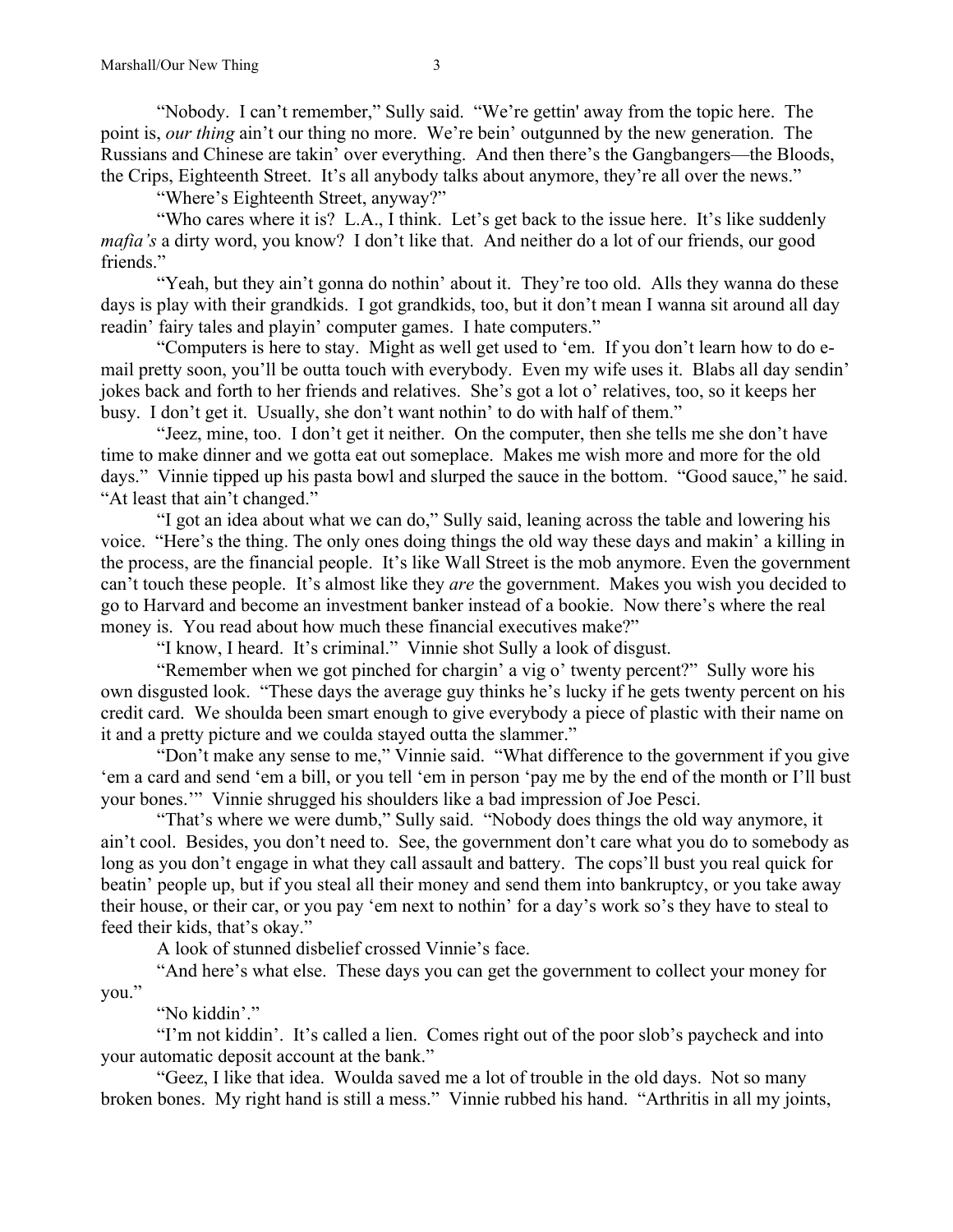especially my knuckles. I go through a bottle o' aspirin a week and that ain't good for your stomach, you know?"

"I know what you mean. I got stomach trouble these days, too, but we're gettin' off topic again. See the thing is," Sully leaned back in his chair and pointed his fork at Vinnie. "These white collar guys, they figured out how to beat the system, not because they're smarter than us, but because they're better educated. Went to Ivy League business schools instead of hangin' out on street corners in Brooklyn. You know anything about those schools, you know that's where you go to learn how to pull off the big heists without gettin' sent upstate for it."

"You're probably right, I shoulda gone to Harvard." Vinnie gave Sully a quizzical look. "You think I coulda got in?"

"With your contacts? A done deal. Besides, I don't know too many people smarter than us, do you?"

Vinnie shook his head. "Nope. And the proof is, we're still here and not dead or in the slammer."

"And enjoyin' life in the best country in the world," Sully added. "And that's another thing. There ain't no appreciation for the country no more. Nobody knows the meaning of the word patriotism."

"You can say that again."

Sully grinned. "Nobody knows the meaning of the word patriotism."

Vinnie broke off another slice of Italian bread and swirled it around his pasta dish. "That joke's so old its got nose hairs," he said, but he laughed. "I know what you mean, though, about not appreciatin' the country. Nobody wants to pay taxes. What's with that? I paid taxes on all o' my legit enterprises and sometimes I threw in a few more bucks just so's I could sleep at night. I mean, what if your house catches on fire and there ain't no firemen around because nobody paid their taxes and the government can't afford to hire 'em? And then your kid gets caught in an upstairs bedroom and passes out from smoke inhalation and you rush him outside, but there ain't no ambulance around because the city can't afford that neither, and then . . ."

Sully interrupted. "See, people don't think like that no more. Alls they think about is where's their next flat screen TV comin' from and maybe they could use the money they have to pay the IRS to buy themselves an LCD for their bedroom because they like to watch TV with the old lady before they go to sleep at night."

Vinnie nodded. "Sounds like me and Evie."

"Yeah, except you're not marching in the streets with the teabaggers screamin' about paying taxes. And here's another thing. Our organization never brought the country to its knees and then blackmailed the government for money. We wouldn't do somethin' like that. If we knew we were destroyin' a place, we woulda moved somewhere else, like when we took our whole operation from New York to Vegas, for example. We did plenty to help the economy out there. Vegas wouldn't be Vegas without us."

"I know," Vinnie said with a smirk, "it'd be Veg. Get it? Veg? Us?"

"And you're accusin' me of old jokes? But I like that one. Cute. Except you're gettin' us off the subject again." Sully leaned across the table a second time, fork extended. "It's time for us to change with the times."

Vinnie straightened up in his chair. "So. What? You want us to go to Harvard? I'm too old. Besides, they don't have a sports team worth spittin' on unless you count rowin' boats down the river."

"There's the Celtics. I like the Celtics."

"They ain't the Knicks."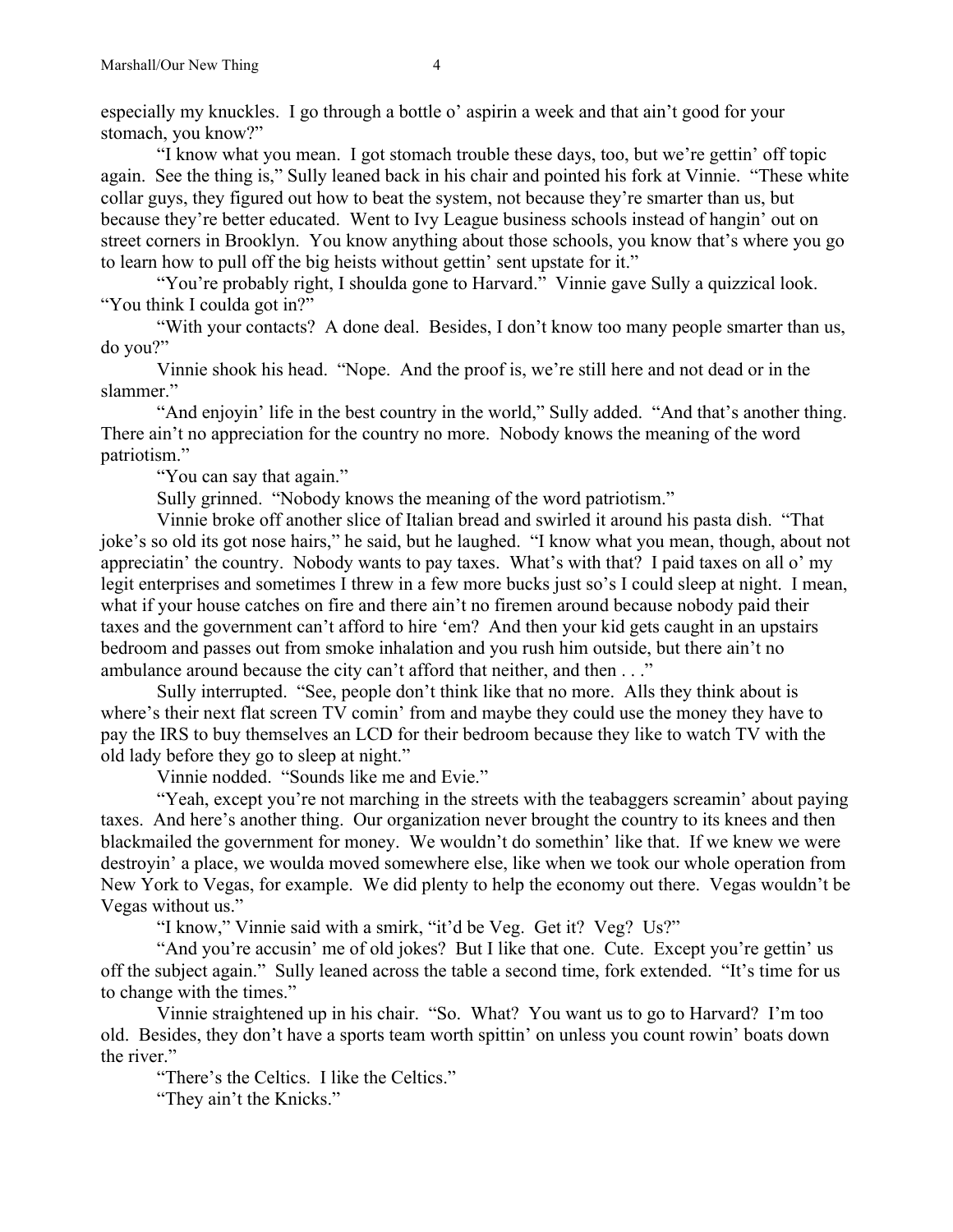"I like the Knicks, too, but I used to run the numbers up in Boston years ago. So I got to like the Celtics."

"Yeah, I remember. Nothin' but micks up there then. Today it's all spics."

"That ain't PC," Sully chided.

"PC, shitsee."

Sully ignored him. "Here's my idea. We bring back the glory days and save the country at the same time."

"How we gonna do that?"

"By goin' legit."

Vinnie pinched his chin between his thumb and forefinger. "You and me. Go legit. Where's that gonna get us?"

"Got a lot of people to Wall Street makin' a billion dollars a year. What would you say to that? Think you could live okay on a billion dollars?"

"A billion dollars." Vinnie stretched out the words, stroking his chin like he was feeling for stray whiskers. "That's a lot o' money."

"Yup," Sully said. "You could tile your bathroom with flat screens. Watch all your favorite programs every time you take a crap."

"Just like that." Vinnie took his hand off his chin and snapped his fingers. "We're gonna make a billion dollars."

Sully snapped his fingers back. "Just like that."

Vinnie frowned. "Which bank you plannin' to rob first?"

"We're not gonna *rob* a bank. We're gonna *own* a bank. Our own personal bank that we can rob anytime we want for however much money we want, just like they do on Wall Street."

Vinnie shook his head, dragging out his words again. "It sounds good, but I don't know if we could pull off somethin' like that."

"We're gonna bring back the old days," Sully said, sounding like a motivational speaker on late night TV, "and we're gonna do it in a way nobody can nail us."

"Like I said, it sounds good."

"It is good, and everyone that matters, you know who they are, will know that *La Cosa Nostra* ain't dead and gone. They'll know we're alive and kickin' and nobody kicks ass better than us, not even those Wall Street Ivy League prissy pants scared of their own shadows if you catch 'em in a dark alley at night."

"I'd like to get some of them in a dark alley and kick the crap out of 'em for what they done to this country." Vinnie took a swig of wine. "When can I get started on one?"

"I told you. That's not the way we're gonna do it," Sully said. "First things first. We start by changin' our name. You know, like Blackwater did. Blackwater don't exist no more, so nobody can go after 'em."

"Another thing we shoulda thought of years ago. What did they change it to, anyway?" " $Xi$ ."

"Z? That don't make no sense. What's it stand for? Zebras?"

"It don't stand for nothin'. That's the point."

"I say we change our name to X. At least it stands for somethin'. X-rated."

"I get the feelin' you're not with me on this."

"I'm with you. I was just havin' a little fun. What name are we changin' and what are we changing it to?"

"We dump *Cosa Nostra*. No more *Our Thing*. From now on, it's *Our New Thing. Cosa Nova*. How do like that?"

"New is nuovo, not nova. You forgettin' your Italian?"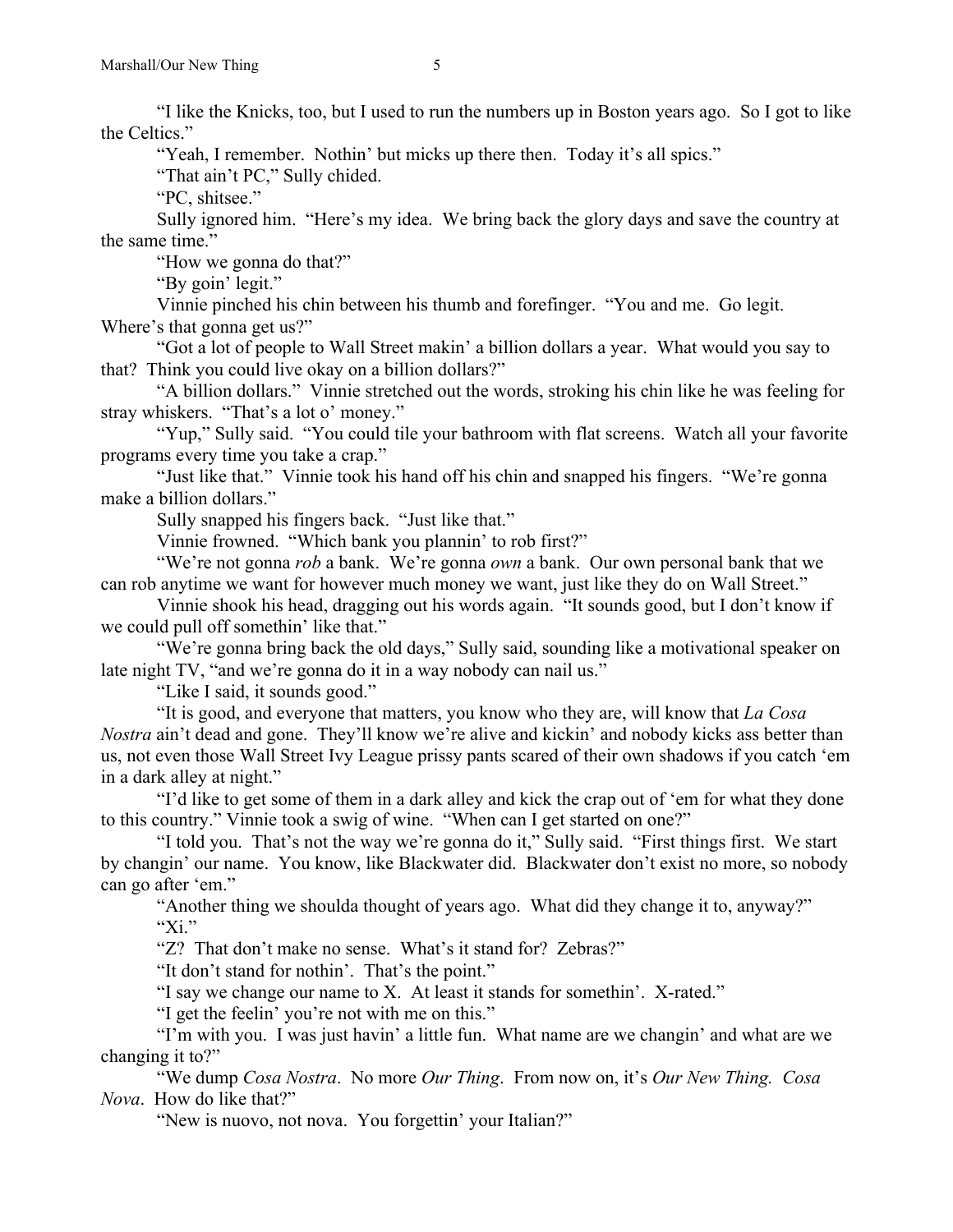"Nova sounds more modern and it's easier to say."

Vinnie scratched his head. Sully knew Vinnie was thinking. "I like it so far," Vinnie finally said, "but I need more details. Whatever I do these days, I gotta get it past my wife."

"No problem. Here's the thing, no pun intended." Sully smiled. "First, we buy ourselves the right kind of bank, not the kind over there on the corner." Sully pointed out the window at the community bank across the street. "We wanna have what they call an investment bank."

"I like that," Vinnie said. "Investment bank. It even sounds legit."

"Don't it, though?"

"Still, I need to get this operation past Evie. She told me if I went back into the business, she'd cut off my balls and she would, too."

"No problem, I told you. We're gonna run a legitimate operation. Investment banks are legit all the way. The difference between them and a regular bank is that they don't have to play by the rules so they make money hand over fist. Investment banks were *made* for guys like us."

"And you can run one of these places without gettin' thrown in the slammer?"

"They're doin' it every day. You ever read how much the CEO of Goldman Sachs makes? "Yeah, it's criminal."

"Exactly."

"How do they make their money, though?"

"Easy. They sell stuff. You remember seein' *The Music Man* on Broadway, right?"

"Yeah, I liked them barbershop singers. Reminded me of my ole man's shop down on Thirty-second Street."

"Remember Harold Hill, how he sold the town a bunch of band uniforms and band instruments?"

"Yeah, but he never delivered and then skipped town with all the money."

"That's the same thing they're doin' on Wall St. Only what they sell are what's called *financial* instruments. See, they invent these pieces of paper with all kinds of words nobody can figure out, then they get some rating company to say they're good as gold, then they go out and sell 'em to people who buy the crap because somebody says its got an A rating."

"So that's how they robbed the country?"

"Yeah, but there's more. Then, after they sell these crappy instruments that ain't worth shit, they place bets on them not being worth shit."

"Geez. Who's their bookie?"

"When it's a legitimate operation like this, you don't use bookies. That's the thing. The whole world's a mark." Sully lifted the napkin off his lap and wiped the sweat from his top lip.

"That just ain't right, you know?" Vinnie shifted in his chair. "No wonder the country's in a mess."

"And that's what we're gonna change. Like in the movie *The Sting*. We're gonna sting Wall Street, make ourselves rich, *and* help the country. This is our chance to give back since we're too old to join the army any more. America's been okay to us, let us live the good life. We need to return the favor, and that's what you tell your wife. Evie won't have no argument with that. So what do you say? You in or not?"

"Depends," Vinnie said, "I need another glass o' wine and some dessert. Then when I hear more details about your plan, if it ain't too cockamamie, I might go along. I'm sick of not gettin' no respect no more. And you're right about Mafia bein' a dirty word. My wife don't even let me say it in front of the grandkids. Says she don't want them knowin' about their granddaddy's former occupation. I tell her it ain't former, but she says if I tell her that again she'll box my ears, and she'd do it, too. Got a real wise mouth on her these days, not like the old days when I could tell her to shut up and she did. Now she tells me to shut up. Can you believe that?"